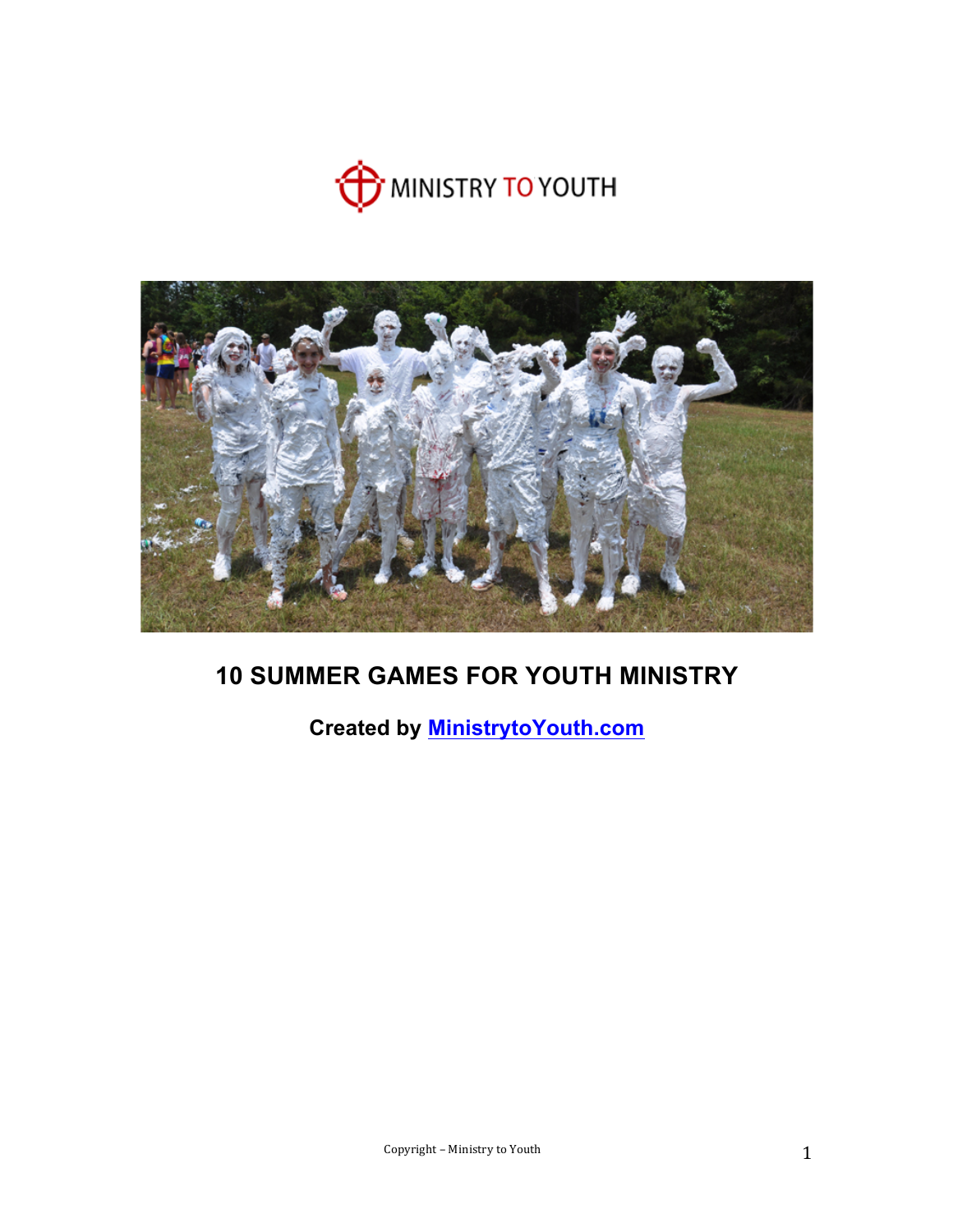### **Baby Food Baseball**

#### **Topic: Character Bible: I Samuel 16: 7-12**

Supplies:

- Wiffleball bat/fat bat
- A wiffleball
- 4 baseball bases or something you can use as bases
- Squeezable baby food

Directions:

- 1. You are going to be playing a wacky game of wiffle ball/baseball with a wiffle ball filled with a variety of baby food.
- 2. Before the pitch, you will squeeze in a good amount of baby food into the ball.
- 3. Every time the ball is hit, of course, baby food is going to go spinning out of the holes causing a mess.
- 4. Rules can be the same as regular game of wiffleball/baseball, or you can create your own house rules.
- 5. Here are some modified rules you might want to include.
	- a. You can throw the ball and hit someone to get them out.
	- b. Allow as many people on a base at a time as you like.
	- c. To make sure the less athletic students will have a good time, make a rule that there are no strike outs.
	- d. Also it is might be good before the game to determine where in the outfield is a home run
- 6. A few additional Summer Time substitutions for baby food:
	- a. Ketchup
	- b. Mustard
	- c. Mayonnaise
	- d. Relish
	- e. EZ Cheez

Say: Clean up time! That was a bit messy but so delicious!

What made it fun and different was the thing that was hidden inside the ball.

Ask:

- What are some other things that would have been fun to squeeze inside our ball?
- What are something things that might have not been a good idea to put inside our ball?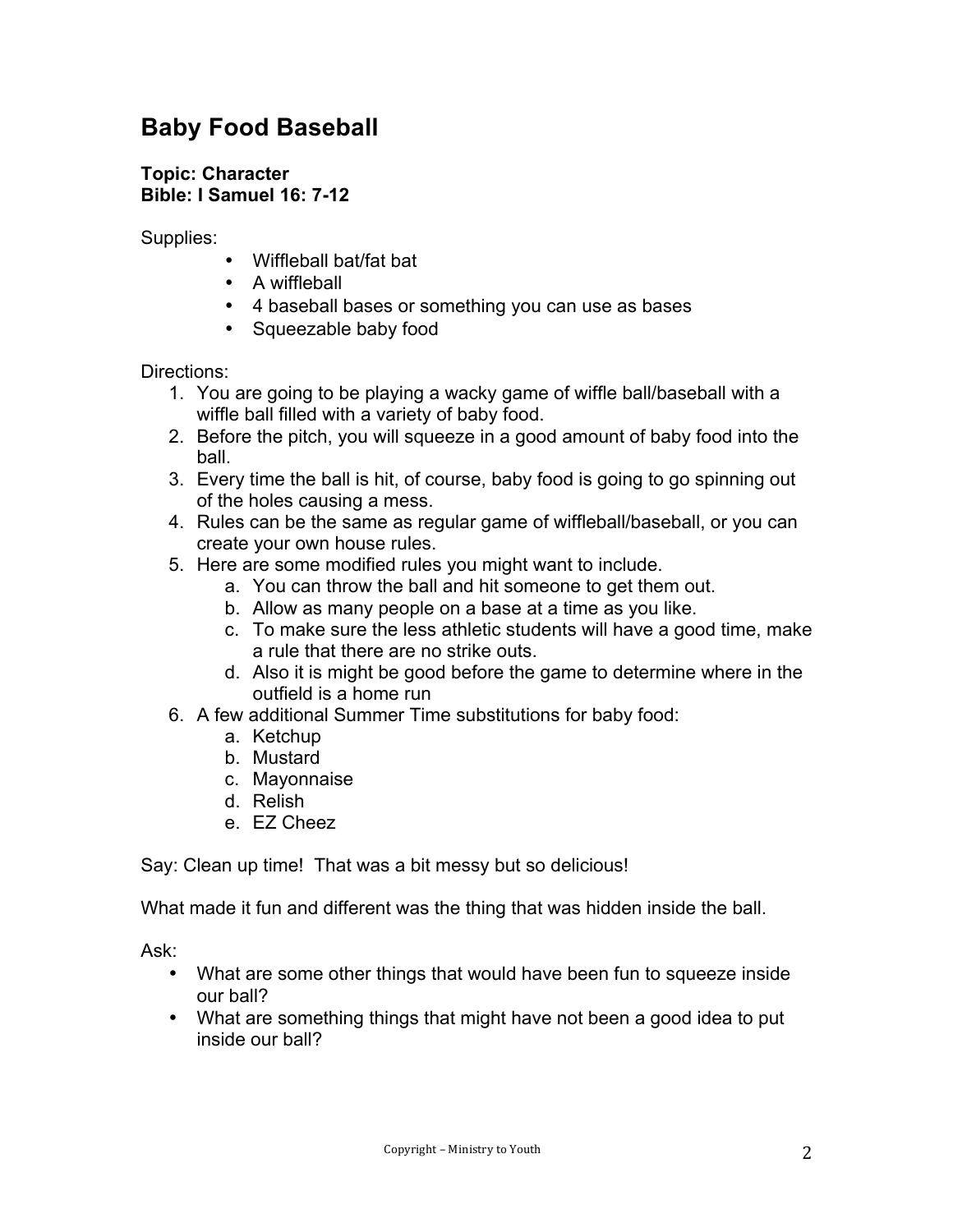Say: What is inside us and others is honestly what should matter, but so often we are more concerned with the outward appearance. God however is always more concerned with the inward. Check out this verse and story….

#### Read: I Samuel 16: 7-12

But the Lord said to Samuel, "Do not consider his appearance or his height, for I have rejected him. The Lord does not look at the things people look at. People look at the outward appearance, but the Lord looks at the heart." Then Jesse called Abinadab and had him pass in front of Samuel. But Samuel said, "The Lord has not chosen this one either." Jesse then had Shammah pass by, but Samuel said, "Nor has the Lord chosen this one." Jesse had seven of his sons pass before Samuel, but Samuel said to him, "The Lord has not chosen these." So he asked Jesse, "Are these all the sons you have?" "There is still the youngest," Jesse answered. "He is tending the sheep." Samuel said, "Send for him; we will not sit down until he arrives." So he sent for him and had him brought in. He was glowing with health and had a fine appearance and handsome features. Then the Lord said, "Rise and anoint him; this is the one."

Ask:

- What was Samuel looking for in choosing a king?
- What were God's instructions?
- Who did God choose?
- Why does what's inside matter so much?
- In our game, when did what was inside come out?
- Once the ball was hit, what happened to what was inside?

Say: Let's look at one more verse….

Read: Luke 6:43-45

No good tree bears bad fruit, nor does a bad tree bear good fruit. Each tree is recognized by its own fruit. People do not pick figs from thorn bushes, or grapes from briers. A good man brings good things out of the good stored up in his heart, and an evil man brings evil things out of the evil stored up in his heart. For the mouth speaks what the heart is full of.

Say: See what is stored up inside will come out in times of pressure and when we are "getting hit by the problems of life". You fill your inner self with evil, evil will come out. You fill your inner self with good things of God--good, godly things will come out.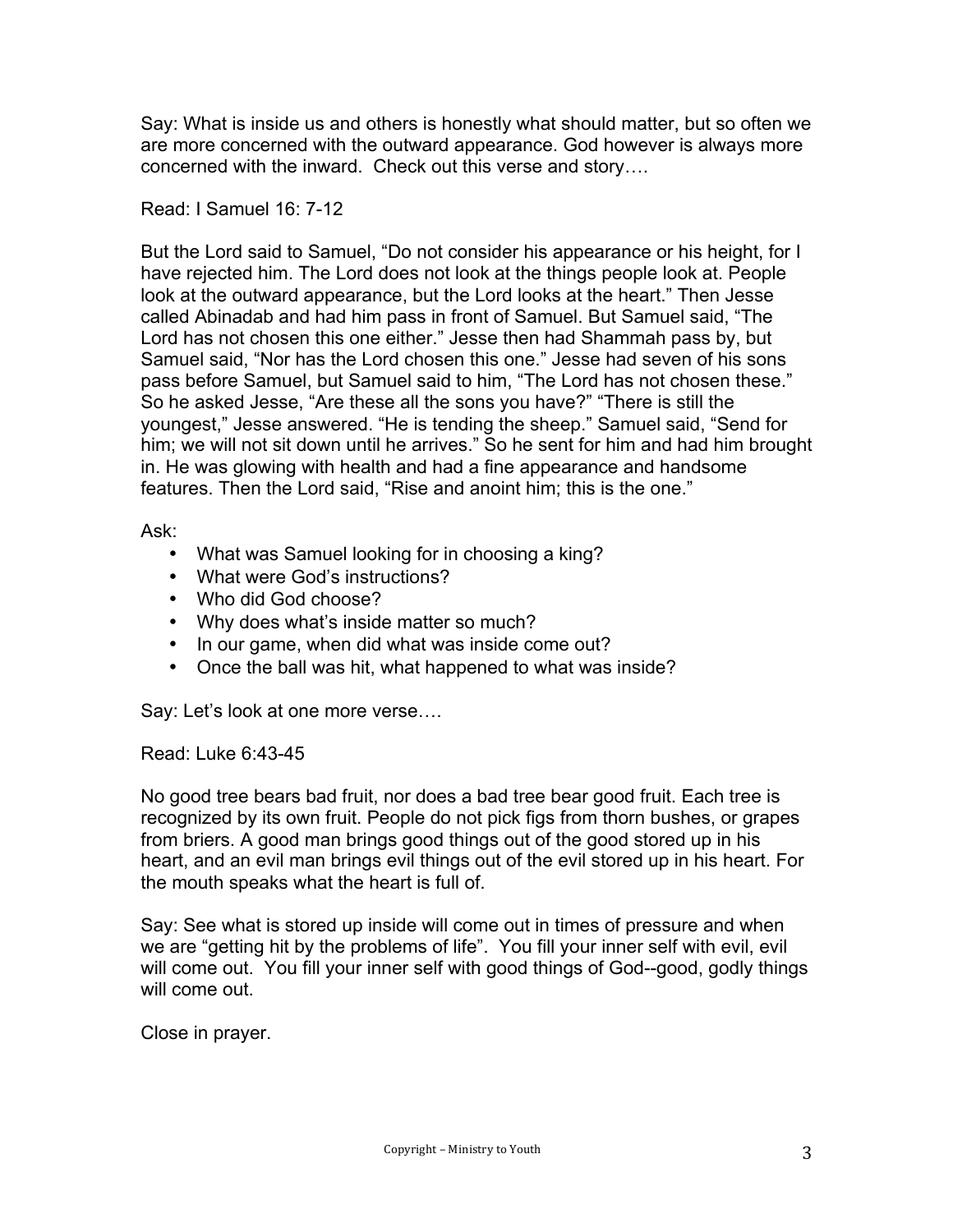# **Bun Length**

#### **Topic: Messing Up Bible: Colossians 3:13; Hebrews 4:16**

Supplies:

- Large sheet of plastic sheeting
- Packets of hotdogs
- Packets of hotdog buns
- Ketchup, Mustard, Relish
- Goggles
- Hose and Towels to clean up

Directions:

- 1. Lay out the plastic sheeting.
- 2. On one end, put the hotdog buns, opened and ready for a hotdog.
- 3. Make three different piles of buns: the number in each pile should equal the number of students on each team.
- 4. On other end of the plastic sheeting, break students into 3 teams.
- 5. On go, students will take a hotdog to the other side and place it in a bun.
- 6. They can only use their nose to move the hotdog across the sheeting.
- 7. The can only use their mount to put it in bun.
- 8. And what hotdog is not complete without Ketchup/Mustard/Relish?
- 9. Dump condiments all over the plastic sheeting (either in piles or just spread all over).
- 10.Each hotdog must have all the condiments on it before students can put it in a bun.
- 11.The team who makes all their hotdogs the quickest wins.

Say: Well that was about as messy as you can get in a game. Who wants to eat their hotdogs right now? Just kidding! I am not going let you eat raw hotdogs that gross. Man, I don't think I have ever seen a bigger mess. I know I have messed up before, and some of mess-ups have been big. Let's talk about messing up today.

Ask:

- What is something you feel you messed-up so badly it couldn't be fixed?
- How did you feel when you messed-up?
- Who was upset at you for messing-up?
- How does it make you feel that your mess-ups may disappoint someone?
- Why do you think we mess-up?
- How do we stop messing-up?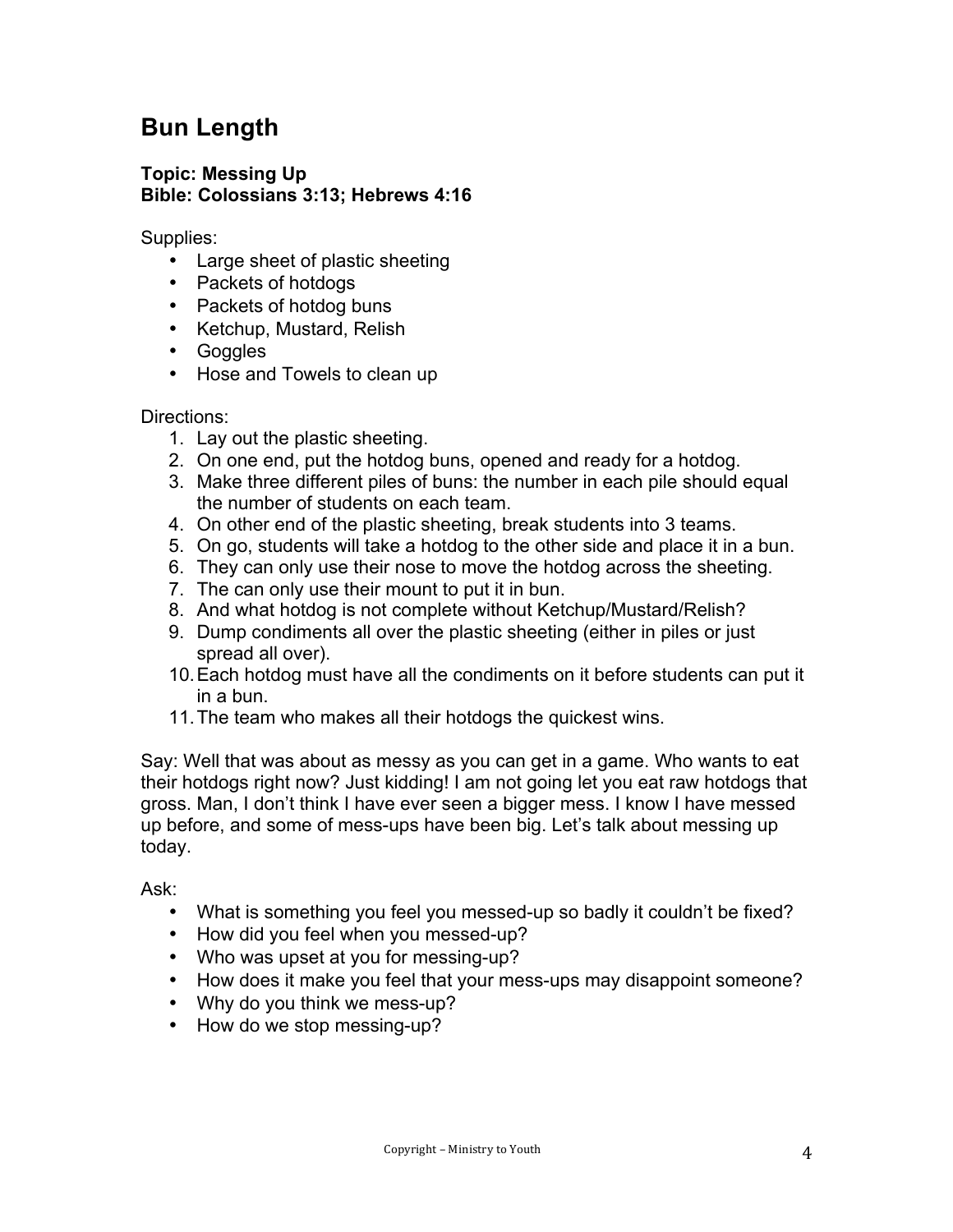Say: Well, I have some bad news for you; you are never going to stop messingup. You may not mess things up all the time or maybe you only mess things up that affect you, but you definitely are going to mess-up stuff for the rest of your life.

How can you say that you may ask? Well, because no one is perfect; we all mess-up or sin. See what we are talking about here is sin.

We can work hard at trying not to mess-up, and when we mess-up anyway we can ask for forgiveness, and if someone messes-up and it affects us we need to give forgiveness.

See the bible tells us Jesus died for our mess-ups or sins against God. So why shouldn't we forgive those who mess-up in our lives?

Read: Colossians 3:13

Make allowance for each other's faults, and forgive anyone who offends you. Remember, the Lord forgave you, so you must forgive others.

Why should we forgive those who mess-up in our lives? Because God tells us to, and we need to remember we are also not perfect and we shouldn't expect others to be perfect either. One thing we can be assured of is once we put our faith in Jesus there is nothing we can do to loose God's grace and love. See we don't deserve God's grace but He gives it to us no matter how bad we mess-up, and that is when we need it the most.

Read: Hebrews 4:16

So let us come boldly to the throne of our gracious God. There we will receive His mercy, and we will find grace to help us when we need it most.

Find a partner and pray for each other to have grace for others. If there is someone you need to give grace to because they have messed-up in your eyes, give it to them. Pray about them, and ask for God's grace on you, and forgive them.

If you are having a hard time dealing with this, you may be feeling guilty about how you have not had grace for someone. Or you may be dealing with something you have messed-up that you think you don't deserve God's grace for. Please come find a leader, we want to walk with you and figure out some next steps.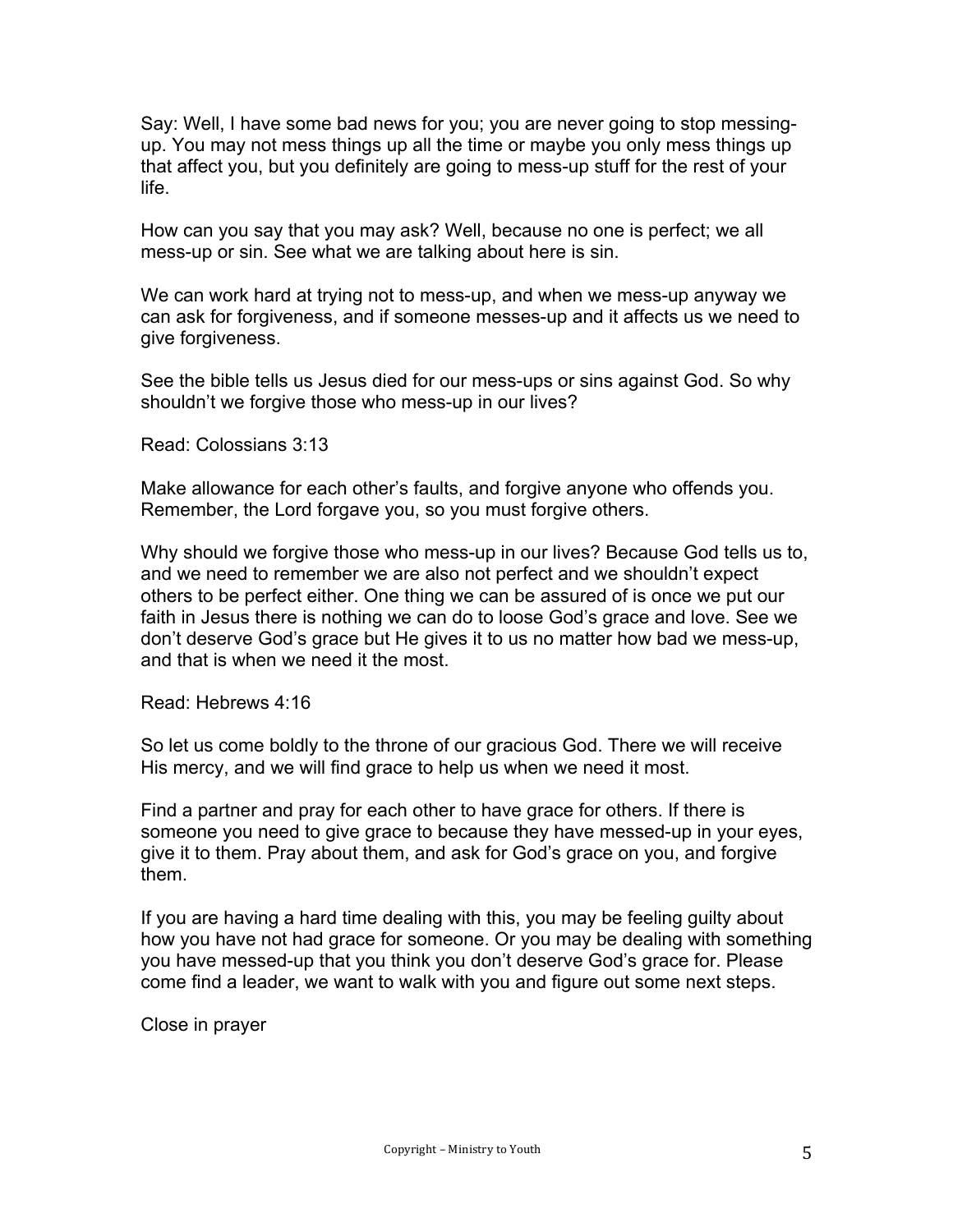## **Cool-Aide Gummy Dunk**

#### **Topic: Valuing Others Bible: Psalm 139:13-16**

Supplies:

- 3 large kiddy pools
- Large bags of gummy worms all different colors, large bag of gummy bears different colors
- Three different colors of cool aid mix (enough to color a kiddy pool of water)
- 3 small buckets
- Large roll plastic sheeting
- Shaving cream and balloons

Directions:

- 1. Lay out plastic sheeting and begin to water it down to make slippery.
- 2. Fill the three pools with water and add a different color cool-aide to each until the color is strong enough.
- 3. Put an equal number of gummy worms and bears in each pool, colors do not matter.
- 4. Divide your students into three teams and line them up on the opposite end of the plastic.
- 5. On go one student from each team will run or slide down to the pools.
- 6. They will choose any pool and dunk their head in and fish out a gummy. They can only take one, and they cannot spit it back into the pool.
- 7. Only one student is allowed at each pool.
- 8. Gummies are worth different points
	- a. Green Worms 5pt
	- b. Red Worms 3pt
	- c. Yellow Worms 2pts
	- d. All but red gummy bears are worth 1 pt a piece
	- e. Red gummy bears are minus 1pt
- 9. Once they get a gummy they run back to their team and put it in their team's bucket. A leader will add their points up as the game goes on.
- 10.The winning team is the team who reaches 50 pts. first.

Say: That looked like it was harder than it sounded. But the biggest question I have right now is, what is your favorite cool-aide flavor? Mine is (your favorite cool aide flavor), but the color really doesn't matter as long as it has enough sugar in it.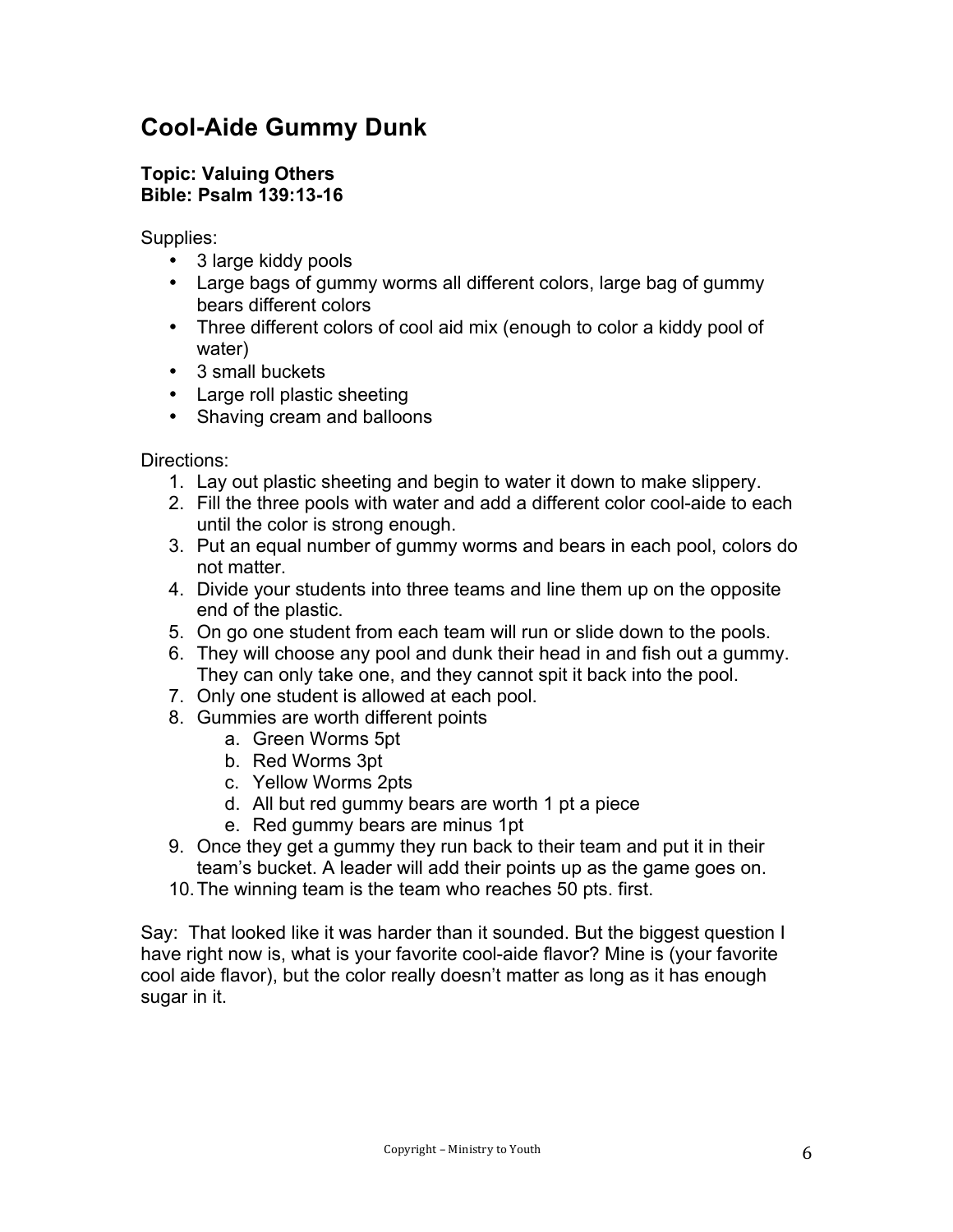Ask:

- What did it feel like when you got just a gummy bear? What did it feel like if it was red?
- As you were getting closer to 50 pts did you take extra time to choose a gummy that was worth more points? How do you choose friends?
- What makes one-person worth more than another when it comes to people to hang around? Have you ever felt like a red gummy bear, someone that's not as important as others?

Say: The world is the most common place we turn to when we begin to determine the value or worth of having someone as a friend. We then begin to think of others as unworthy or lower than us.

Ask:

• What does the world tell us makes a person worth more?

Say: There is something amazing I want to let you all in on. God designed and created you in His image. This does not mean you look exactly like God, but you are designed and created to be like Him. When we break this down and try to define our worth or value, it is very easy to figure out. No one is worth more than another because God values everyone the same.

Read: Psalm 139:13-16

You made all the delicate, inner parts of my body and knit me together in my mother's womb. Thank you for making me so wonderfully complex! Your workmanship is marvelous—how well I know it. You watched me as I was being formed in utter seclusion, as I was woven together in the dark of the womb. You saw me before I was born. Every day of my life was recorded in your book. Every moment was laid out before a single day had passed.

Say: God designed each of us differently, but He did not create one to be better than another. He values each of us the same even though we are different. When you are starting to put value judgments on others, remember that God loves everyone and values everyone the same, no matter what. It is ok to not want to be friends with everyone, but you still need to respect them and love them.

Ask (students don't need to answer out loud):

- Have you ever know someone that just annoys you for some reason?
- How do you treat this person?

Close: Have students take some quiet time alone to pray about the person that they thought about. Encourage them to ask God for forgiveness for the way they treated this person. Tell them that they need to also talk to God about how they value others.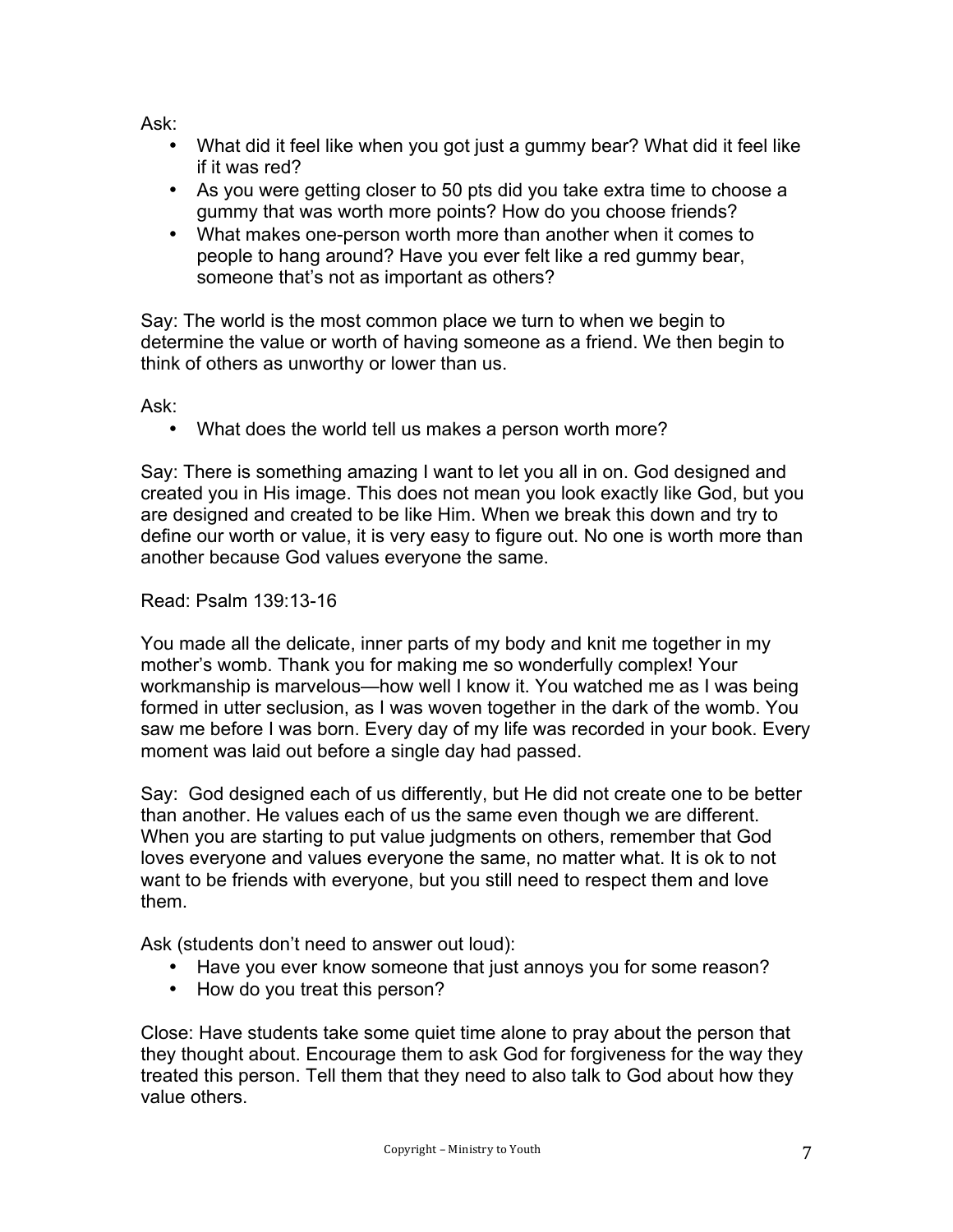# **Hungry Games**

#### **Topic: Blessings Luke 6:38**

Supplies:

- Large roll of plastic sheeting
- 4 Donuts
- Various messy foods such as ice-cream and toppings, Spaghettios or canned pasta, cereal and milk, fruit roll ups, cooked spinach, cans of pop/soda
- String
- Chocolate syrup / whipped cream
- Large folding table

### Directions:

- 1. This is a team relay game where students will have to race to the end of the plastic sheeting and eat or drink different foods on the table without using their hands.
- 2. Lay out the plastic sheeting and put a table at the end. Cover the plastic with chocolate syrup and whipped cream.
- 3. Before students arrive, have two leaders hold a string taught across the end of the plastic sheeting. Suspend 4 donuts from the taught string with additional string. Put it away until you are ready to play the game.
- 4. Divide students into four teams.
- 5. On go each team will slide down the sheeting and eat whatever is placed in front of them on the table. Students cannot use their hands. You may choose to put the soda pop in cups (still no using hands), but don't use plates for the other foods.
- 6. Put a different food or drink on the table each round. For the first round, use the suspended donuts. Have leaders suspend them over or in front of the table.
	- a. You can rinse the table off with a hose if you want to between rounds.
	- b. You can use the same foods for different rounds depending on the number of people on each team.
- 7. When a student finishes an item, he or she should call check, and a leader will give them the ok to return to their team or tell them they are not finished yet.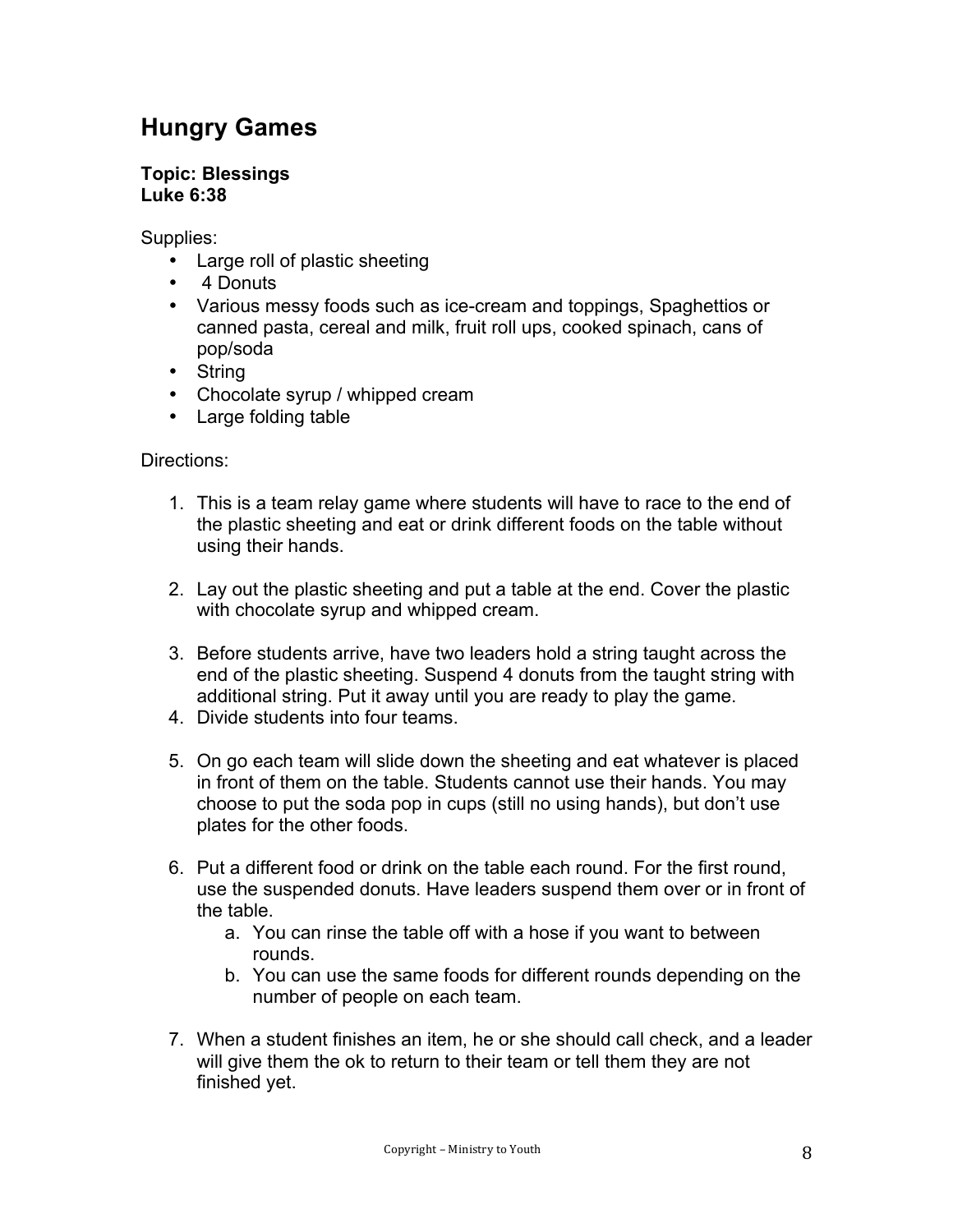- 8. Teams will get points based on how quickly they finish each round.
- 9. When a leader says they finished students run back to their team and score points as follows.
	- $1<sup>st</sup>$  team-4 pts. /  $2<sup>nd</sup>$  team-3pts /  $3<sup>rd</sup>$  team-2pts /  $4<sup>th</sup>$  team-1pt
- 10. The team with the most points wins.
- 11. Feel free to hose down students when done.

Say: Well that was about the grossest things I have ever seen. But you all stepped up and did your teams proud, and who needs some Pepto? There is a great message behind the messiness of this game. What do you think we were trying to teach you?

#### *Take responses*

All of those are great points we could learn from this game, but the one I was looking for was we should be grateful for our blessings from God. We are very blessed to be able to play a game that is based on eating food. Most if not all of us never have to think about where our next meal is coming from. We don't have to worry about having decent clothes or even a roof over our heads. One thing you probably don't think about is how blessed we are to be able to go to school.

#### Ask:

- Have you ever thought about how blessed we are?
- What are some blessings you have others may not?
- What are some things you take for granted?
- How should you feel about your blessings? Why?
- What can you, as students do to bless others?
- Are there places in your community where you can bless others?

Say: First of all is you should not feel guilty about the blessings God has given you and not given to others. God's plans and blessings are perfect for each person in this world, and He has his reasons for the way He does things. But we do need to look at the blessings God has given you and how can you use those to help others.

Gods blesses those who give back to His people. When we begin to look at the things in our lives as blessing from God and understand that they really aren't ours, we can begin to look at ways we can use His blessings for others. This should not be to make us look good but to show God's love to others who may not know Him.

Read: Luke 6:38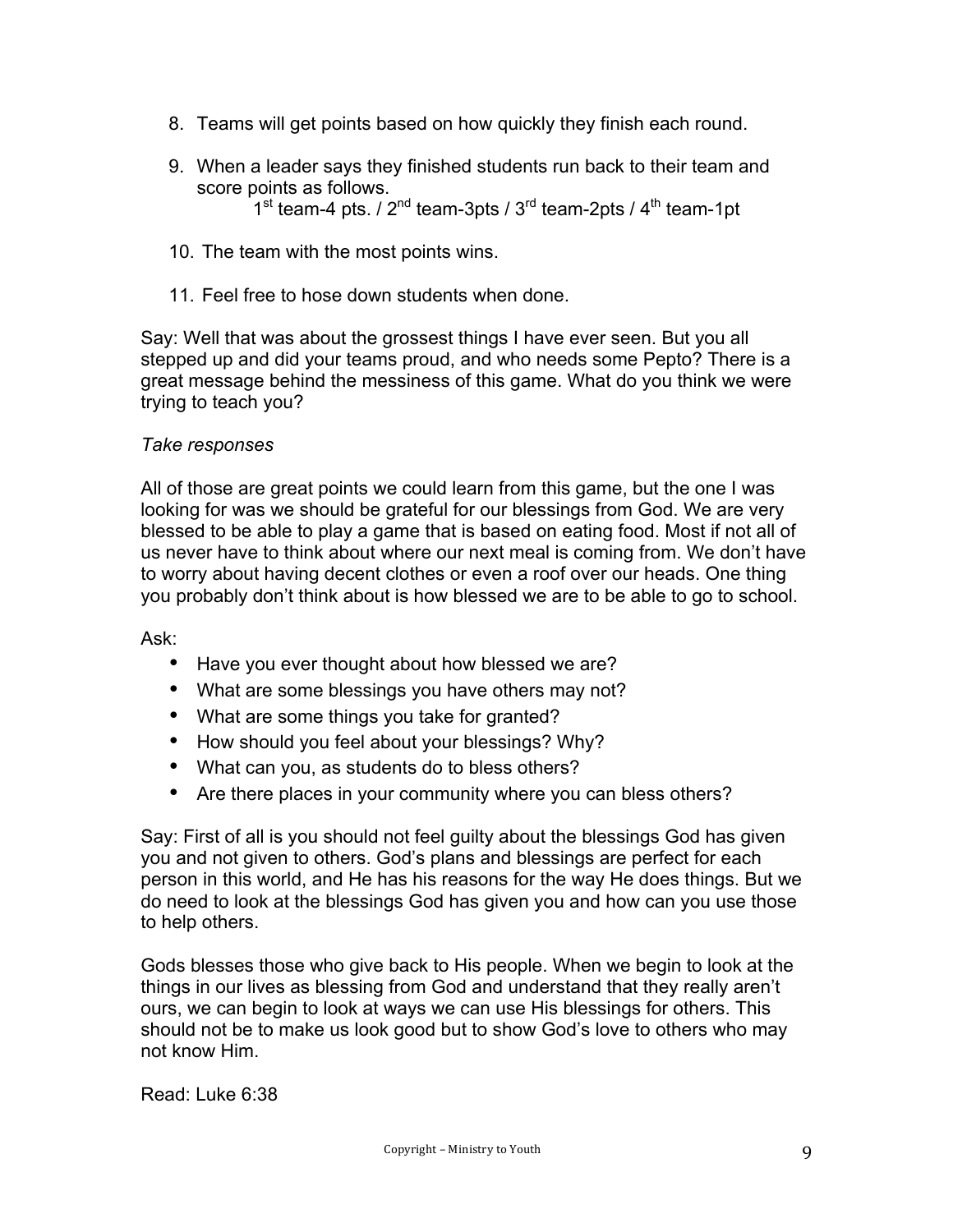Give, and you will receive. Your gift will return to you in full—pressed down, shaken together to make room for more, running over, and poured into your lap. The amount you give will determine the amount you get back.

Say: See the things we are blessed with are not ours; they are God's. Yes we should use them to live decent and good lives, but it is what we do with our lives and our blessings that really matters. If we are serving others, showing God's love and using what we are blessed with to help those in need, then we are passing God's blessing onto others. And the blessings we will receive in return are better than anything we can think of.

Close: Break students back into their teams to pray:

Have them ask God to help them see where they can use the blessings He has given them. Where can the blessings He has given them be used to further His kingdom and show God's love to others?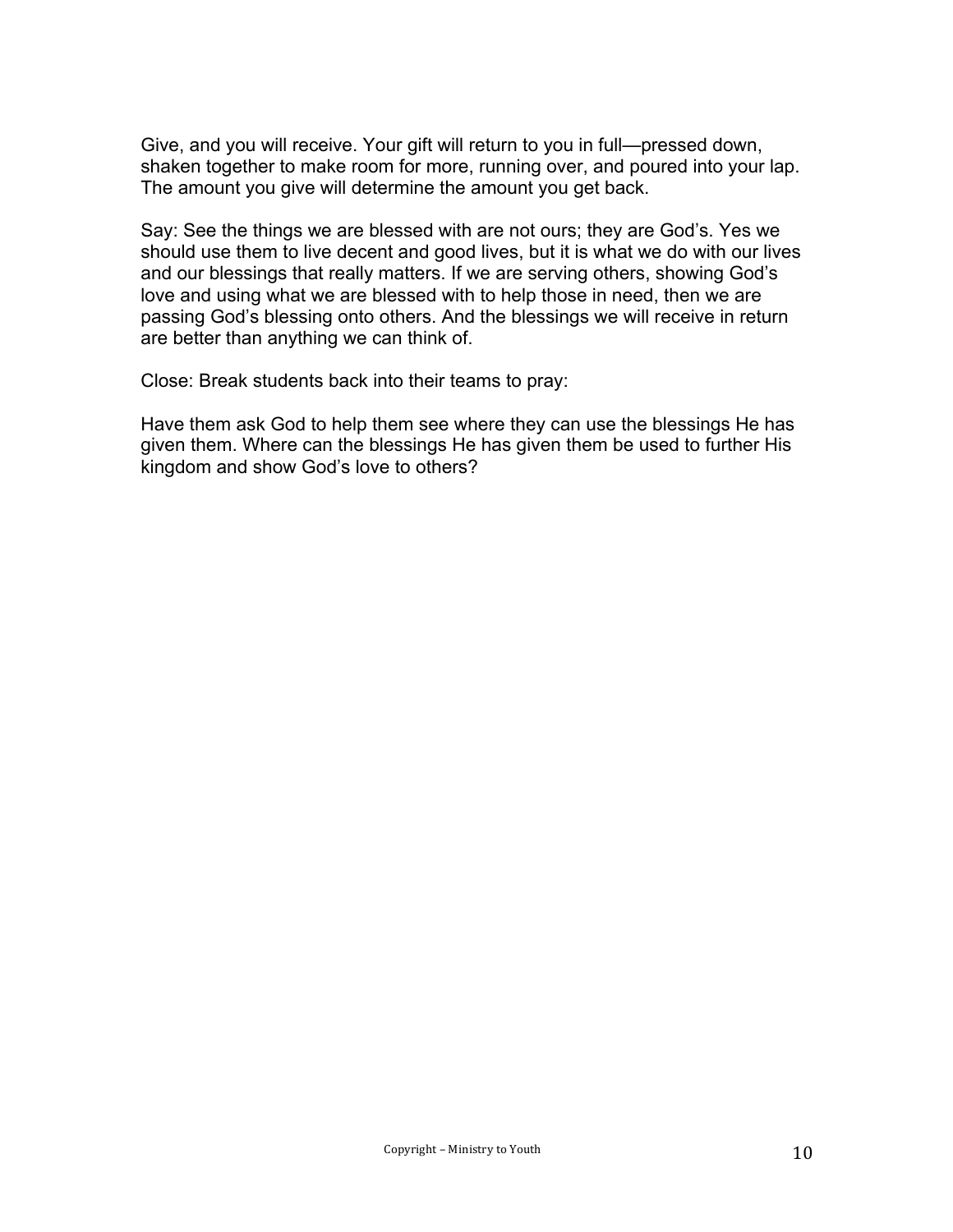# **POP-SICK-LES**

### **Topic: Taste and See the Lord is Good Psalm 34:8**

Supplies:

- Plastic popsicle maker forms
- A wide variety of gross or unusual liquids.
	- Lemon Juice
	- Pickle Juice
	- Mustard
	- Ketchup
	- Vinegar
	- Prune Juice
	- Soy Sauce
	- Mayonnaise
	- BBQ Sauce
	- $A 1$
	- Sauerkraut Juice
	- Gravy (looks like a fudgesicle)

Directions:

- 1. Ahead of time, make and freeze 6-8 "Pop-SICK-les", each a unique and special flavor.
- 2. To play, either call up 2 volunteers to each eat 3-4 or as many volunteers as you have "pop-sick-les" and have everyone just eat one.
- 3. Tell them that it is going to be a "brain-freeze" challenge to see who can eat their Popsicle the fastest.
- 4. Ready, Set, Go...and let the funny faces and surprises begin.

Say: Wow-that was fun and really gross! How did that taste?

Ask:

- What is your favorite flavor of REAL popsicles on a hot summer day?
- Are you a person that is willing to taste new foods or new flavors?
- Have you ever done a taste test in a store?

Say: Here check out this short verse….

Read: Psalm 34:8

Taste and see that the Lord is good; blessed is the one who takes refuge in Him.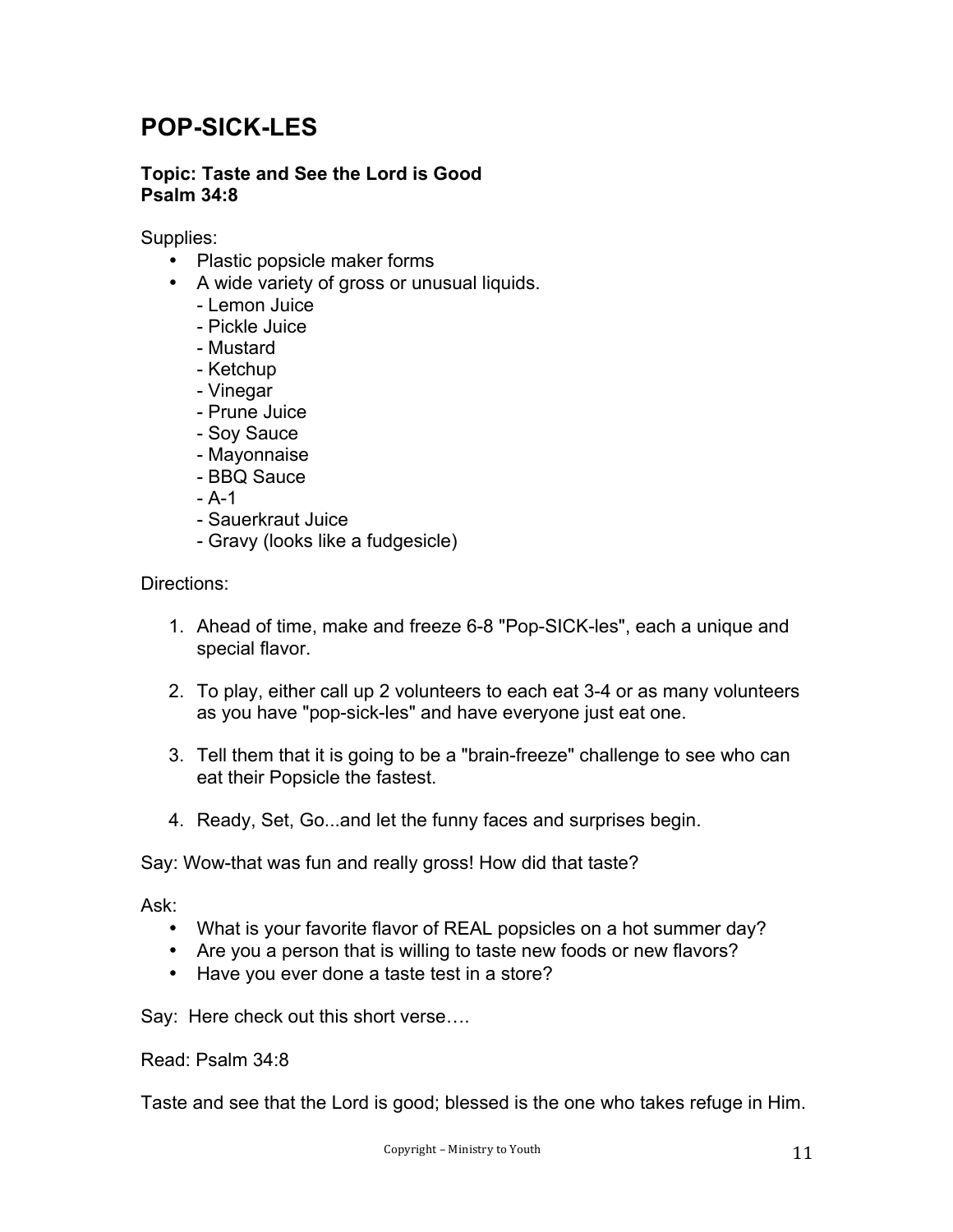Ask:

- What do you think it means in this verse to "taste and see"?
- Why would David choose the word "taste" to describe getting to know God?
- How is seeing something and tasting something different?
- How have you seen and tasted that God is good in your life?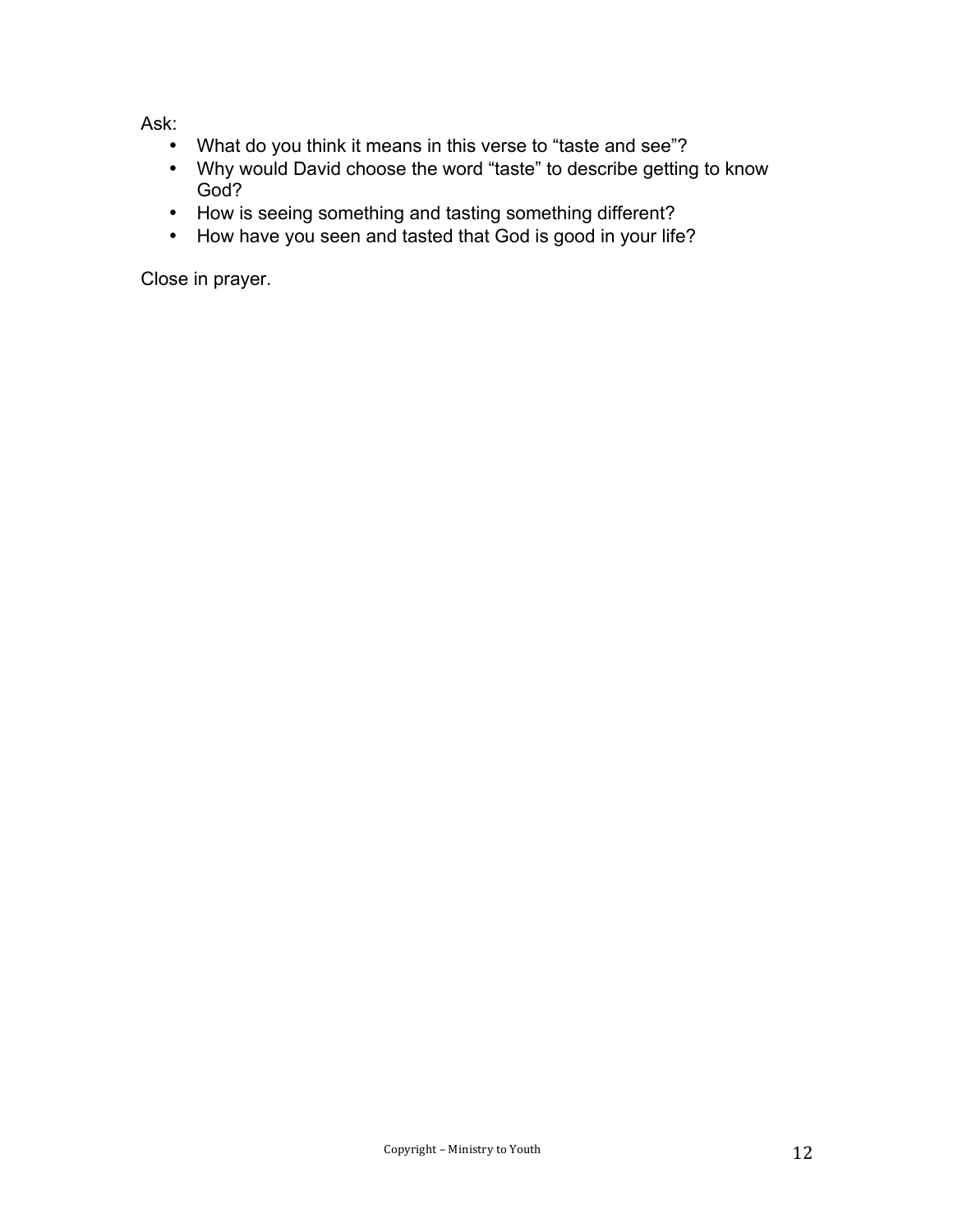## **Scoop Ball Lacrosse**

**Topic: Sin Romans 2:22-24**

Supplies:

- Multiple backyard "scoop ball" sets
- 2 goals garbage cans, large buckets, ultimate frisbee goals, frisbee golf goals…
- A way to identify teams, consider using colored bandanas
- Large playing area

Directions:

- 1. The rules of the game are very simple each team is trying get the ball into their goal.
- 2. The ball is passed from person to person (lacrosse style) using only the "scoops".
- 3. One option is to play full running style similar to a real game of lacrosse, and the ball is scooped, passed, and shot with no real stop in the game.
- 4. A second safer option is to play "ultimate Frisbee-style" where each player has 2 steps to either pass or shoot. If the ball hits the ground team possession changes.
- 5. For both versions, it also optional if you want to have a goalie. You can also include "fouls" where team possession switches for unnecessary roughness or contact.

Say: Wow-that was fun and tiring. Good job on working together as a team.

There were some really good shots on goal, but also a bunch that really "fell short"….

Ask:

- Did you find it hard to aim the ball at first?
- What made it so hard to aim, pass, and shoot?
- How many times did a shot on goal "fall short" or miss compared to the times there was a actually a goal?

Say: That reminds me of a word that we use quite a bit around church; it is the word sin. We have probably all heard that word and know what it means in English and around our church, don't we?

The word is "Sin" actually comes from the word to "miss the mark" in archery.

Ask:

• Why do you think the word sin is related to a word that means to miss the mark?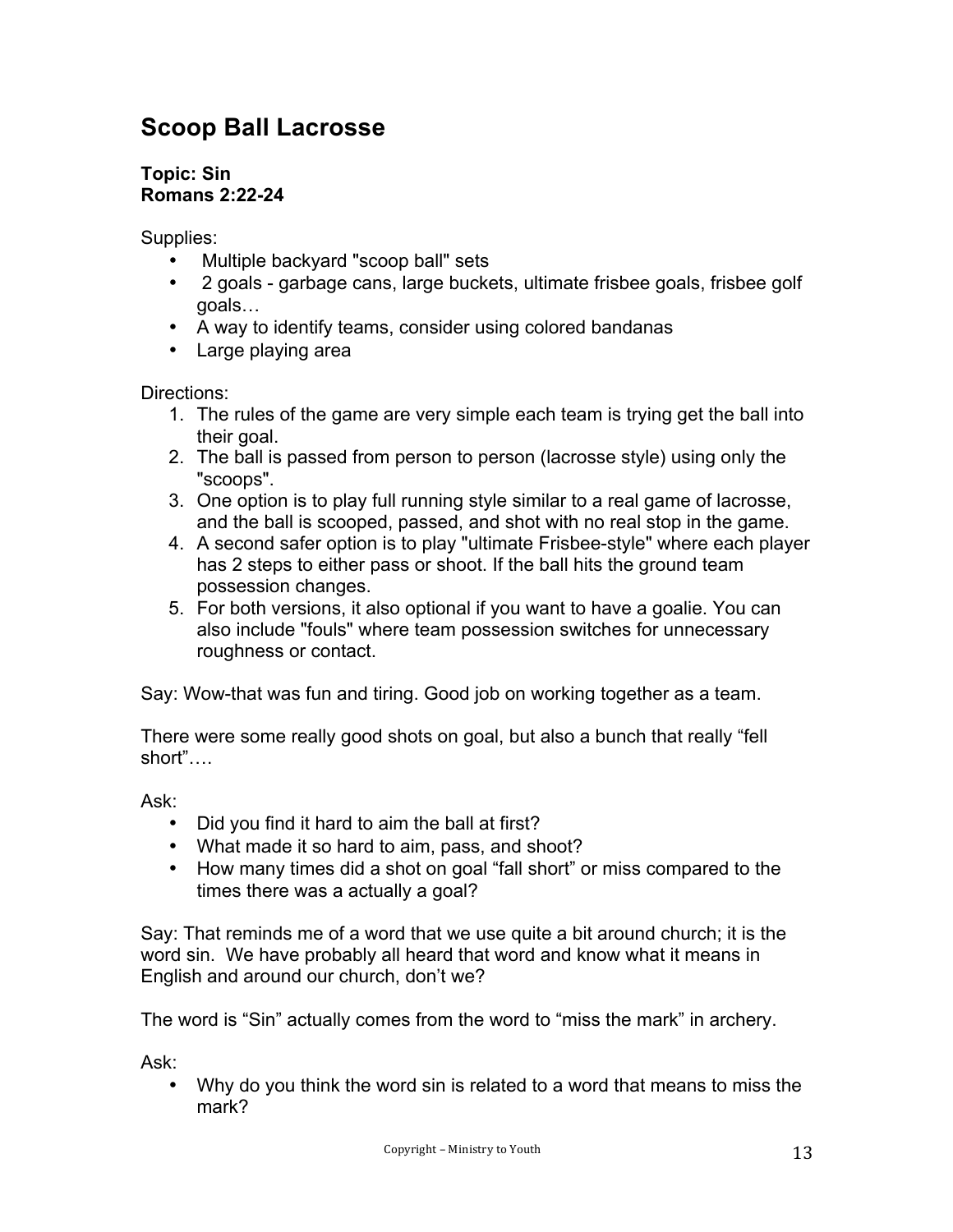• How do you think sin is related to missing a mark in our lives?

Say: Check out this verse about sin and missing the mark…

Read: Romans 2:22-24

This righteousness is given through faith in Jesus Christ to all who believe. There is no difference between Jew and Gentile, for all have sinned and fall short of the glory of God, and all are justified freely by his grace through the redemption that came by Christ Jesus.

Say: This game is much like our life. God has set up a goal of holiness for us to aim for, so often we fall short of that goal, that standard, and falling short is sin. Thankfully God sent His son, Jesus, to give us forgiveness for all the times over and over again that we have sinned an fallen short of the glory of God.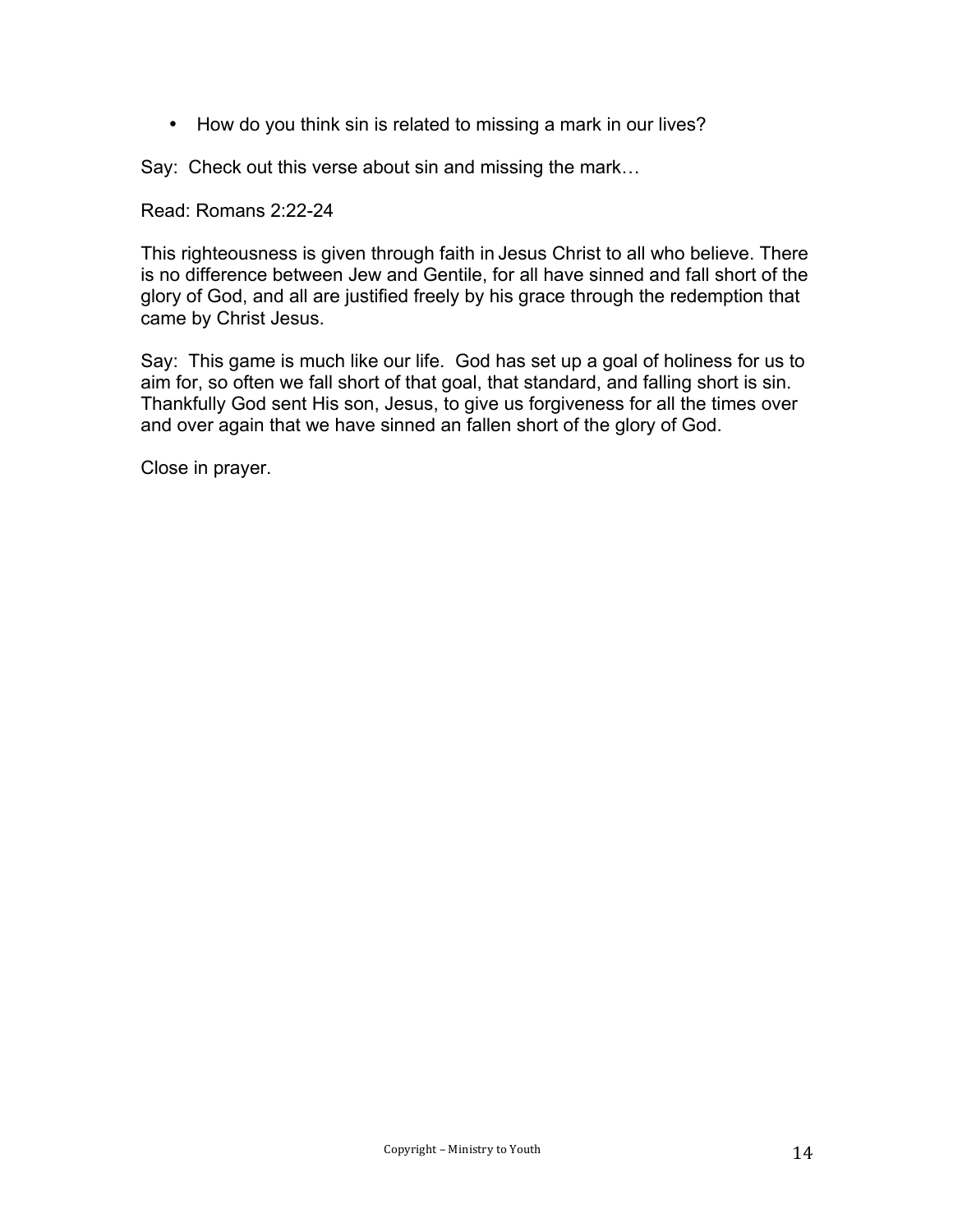## **Slip N Slide Slapshot**

### **Topic: Failure Proverbs 24:16**

Supplies:

- A large square or rectangle tarp
- Tent Stakes
- Slippery liquids: dish soap, baby oil, sun tan lotion, chocolate syrup, condiments, etc.
- Hose
- Sprinklers
- Hockey sticks
- Hockey puck
- 2 goals (hockey goals or use cones)

#### Directions:

- 1. Using a large tarp create a summer time slip n slide hockey rink.
- 2. Spread out your tarp(s) on a flat grassy area.
- 3. Using your tent stakes, stake down the corners and sides of the tarp.
- 4. Set up goals on either end of the tarp.
- 5. Cover the entire tarp with slippery liquids, thoroughly.
- 6. Divide your group into 2 equal teams.
- 7. Give each player a hockey stick.
- 8. Ask everyone to remove their shoes so that they are playing barefooted
- 9. Line teams behind the defending goals on either end of the tarp.
- 10. Place a puck in the center of the playing area/tarp.
- 11. On "Go!" players all may go onto the tarp and begin to play.
- 12. Use similar rules to that of street hockey.

Say: Is everyone alright? No broken legs or bones? I was really impressed how quickly some of you got right back up after falling. Some of you really fell down quite a few times.

Ask:

- How was it running on the slippery surface of the tarp?
- How did it feel to fall down?
- Did you ever just want to lay there for a minute and not get back up?

Say: The Bible actually talks about us falling spiritually. It is actually not what you think though. You might think that the Bible would be critical or harsh on those that fall, but it actually it has a little something different to say.

Read: Proverbs 24:16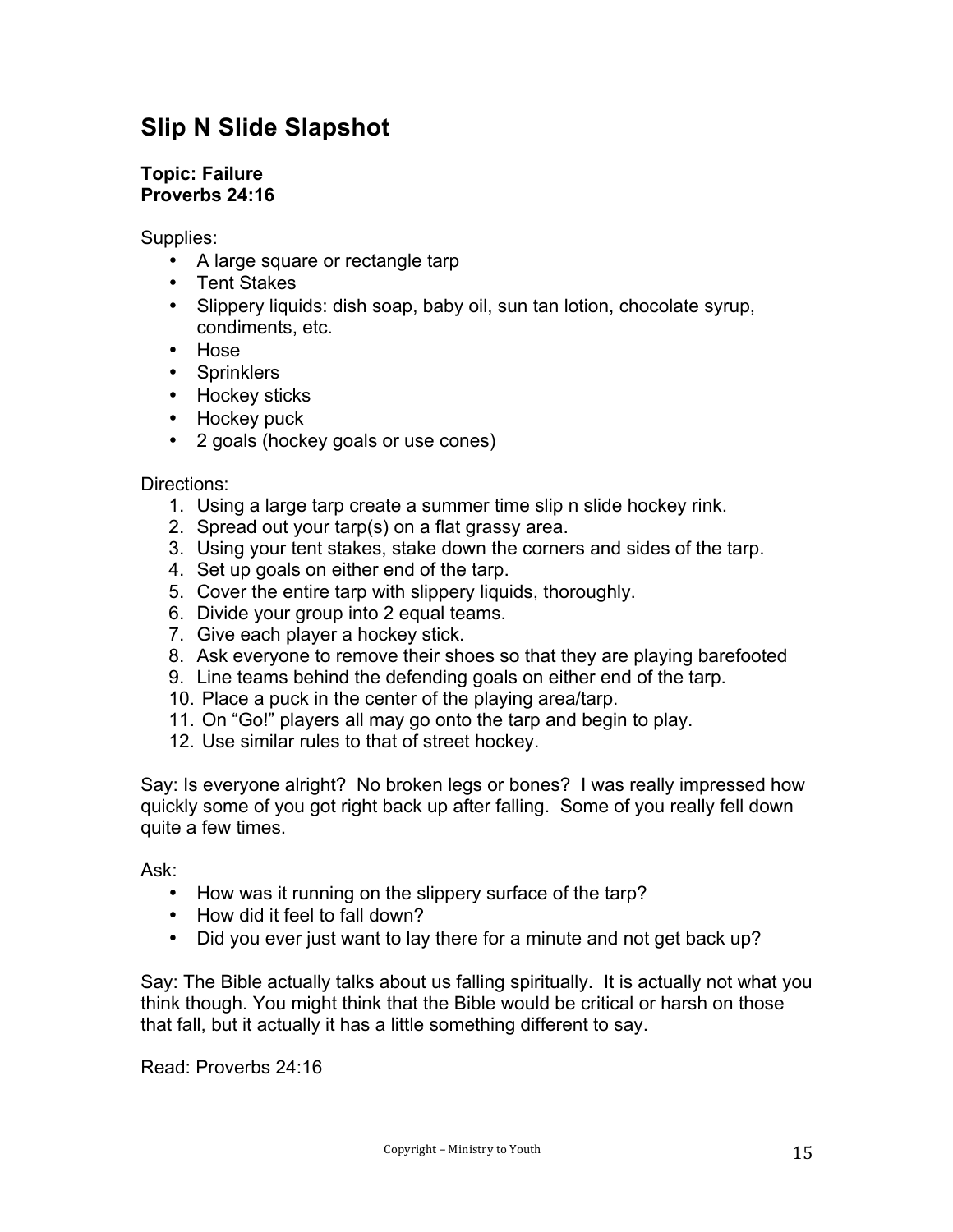…for though the righteous fall seven times, they rise again, but the wicked stumble when calamity strikes.

Ask:

- How many times do the righteous fall?
- What do you think the significance of "7" is?
- What happens when they fall?
- Who continues to fall and stays down?

Say: Let's be real; we will fall. We all do. Falling down whether physically or spiritually is just a part of life. The key is whether or not we get back up and what we do then.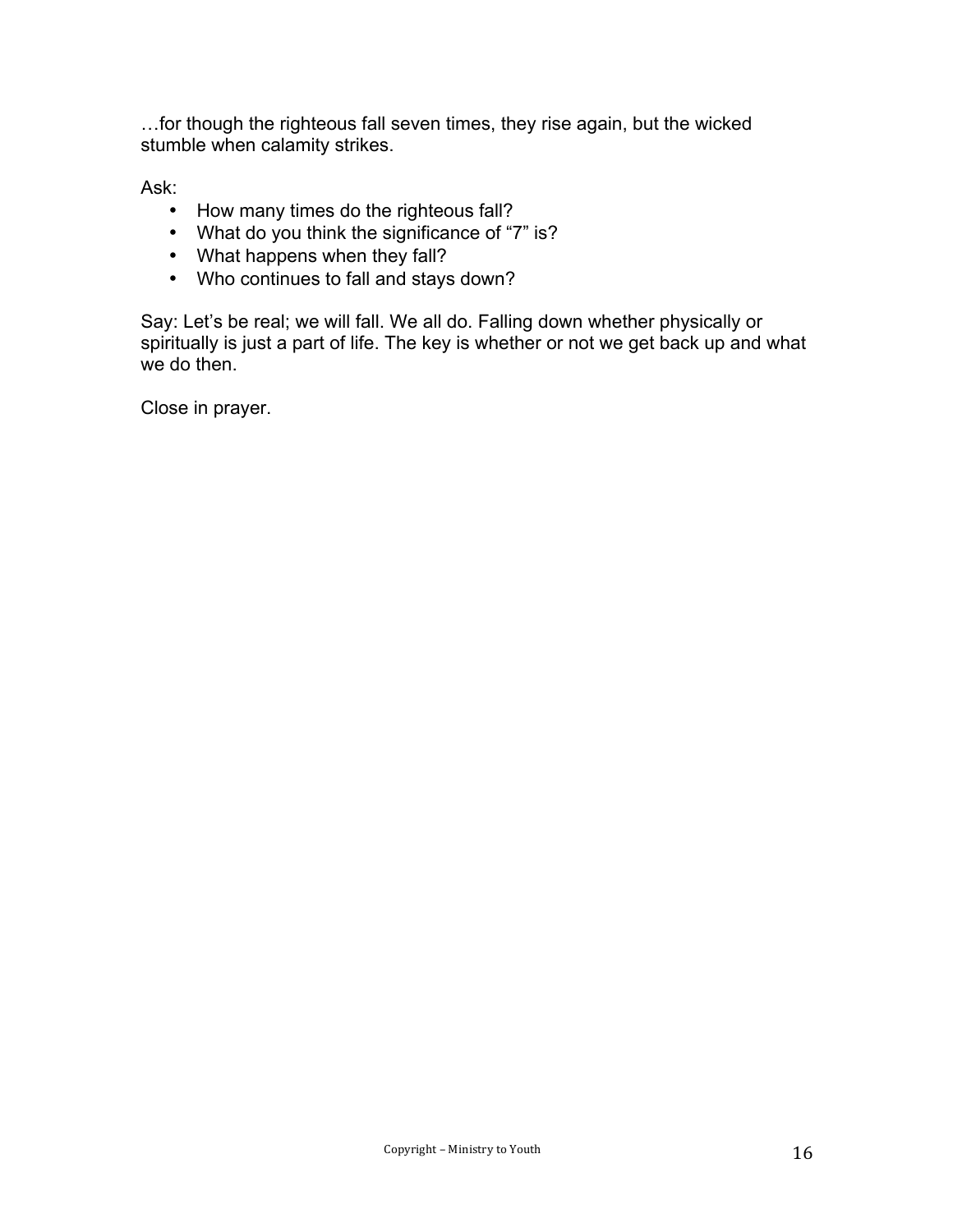# **SILLY SLOPPY SLINGSHOT SCRAMBLE**

#### **Topic: The Good News Matthew 28:18-20**

Supplies:

- Water balloon slingshot
- Towels and/or old t-shirts: enough for one per group of 4 students
- A wide variety food: preferably gross, weird or sloppy but soft (safe) food, but something that can "fly" such as the following:
	- Hot Dogs (the original)
	- Twinkies or any other snack cake
	- Eggs (be careful with this one)
	- Pickles
	- Chunks of Spam
	- Large Marshmallows
	- Bananas
	- Dog Biscuits
	- Bread of various kinds
	- Limburger Cheese
	- Tomatoes (or various other "not too hard" fruits and veggies)
	- A Fish

Directions:

- 1. Break everyone into teams of 4.
- 2. Give each team a towel/t-shirt.
- 3. Have all the teams spread out in the large OUTDOOR playing area.
- 4. Each team will be holding the 4 corners of their towel/shirt.
- 5. On go using the water balloon sling, you and your leaders will be shooting the silly sloppy food items out into the playing area.
- 6. Teams must try to catch the food item with their shirt or towel.
- 7. Score as follows: 5 points for food items that are caught in the shirt and minus 1 point for food items that hit a player.
- 8. Tally up the points at the end of the game. The team with the most points wins.

Say: Wow-that was fun and really gross! Did everyone survive that?

It was interesting to see all that food being sent your direction and everyone trying to catch it…receive it?

Ask:

- Was it hard to know where the food was going in order to try to catch it as a team?
- What were the hardest items to try to catch?
- What happened when there was not enough power behind the throws?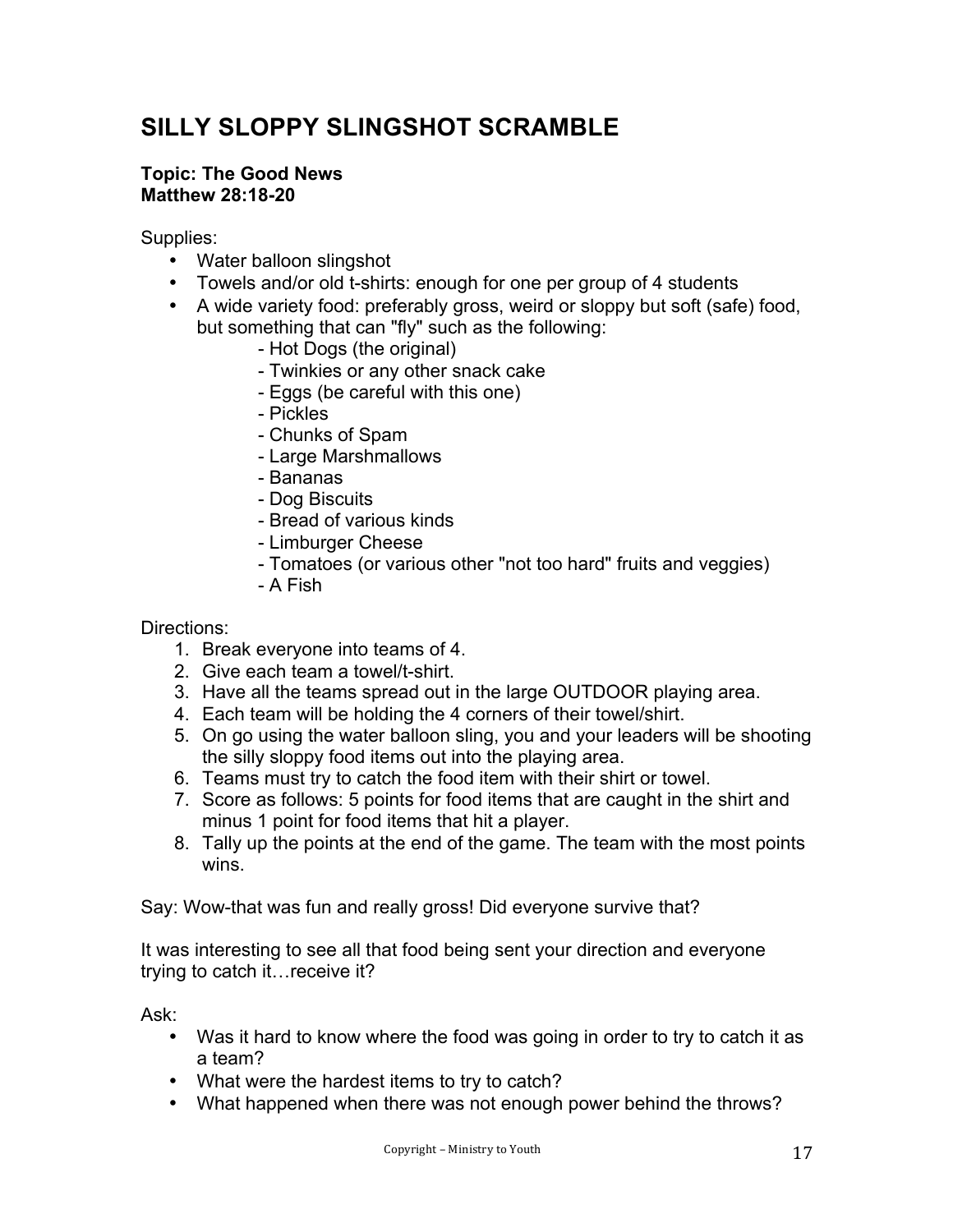- What happened when there was too much power and stuff was coming straight at you?
- What are the things we as Christians send out into the world and want people to catch?

Say: Here check out this verse….

Read: Matthew 28:18-20

Then Jesus came to them and said, "All authority in heaven and on earth has been given to me. Therefore go and make disciples of all nations, baptizing them in the name of the Father and of the Son and of the Holy Spirit, and teaching them to obey everything I have commanded you. And surely I am with you always, to the very end of the age."

Say: See Jesus is about to leave the planet, but before He leaves He puts His power behind His followers before He launches them out into the world….

Ask:

- Look back at the verse. Jesus doesn't just give power but something else. What is it?
- What are the things that the followers of Jesus then and now are to be doing as we are launched out in to the world?
- How are you doing and living out each of those things in your life as a follower of Jesus?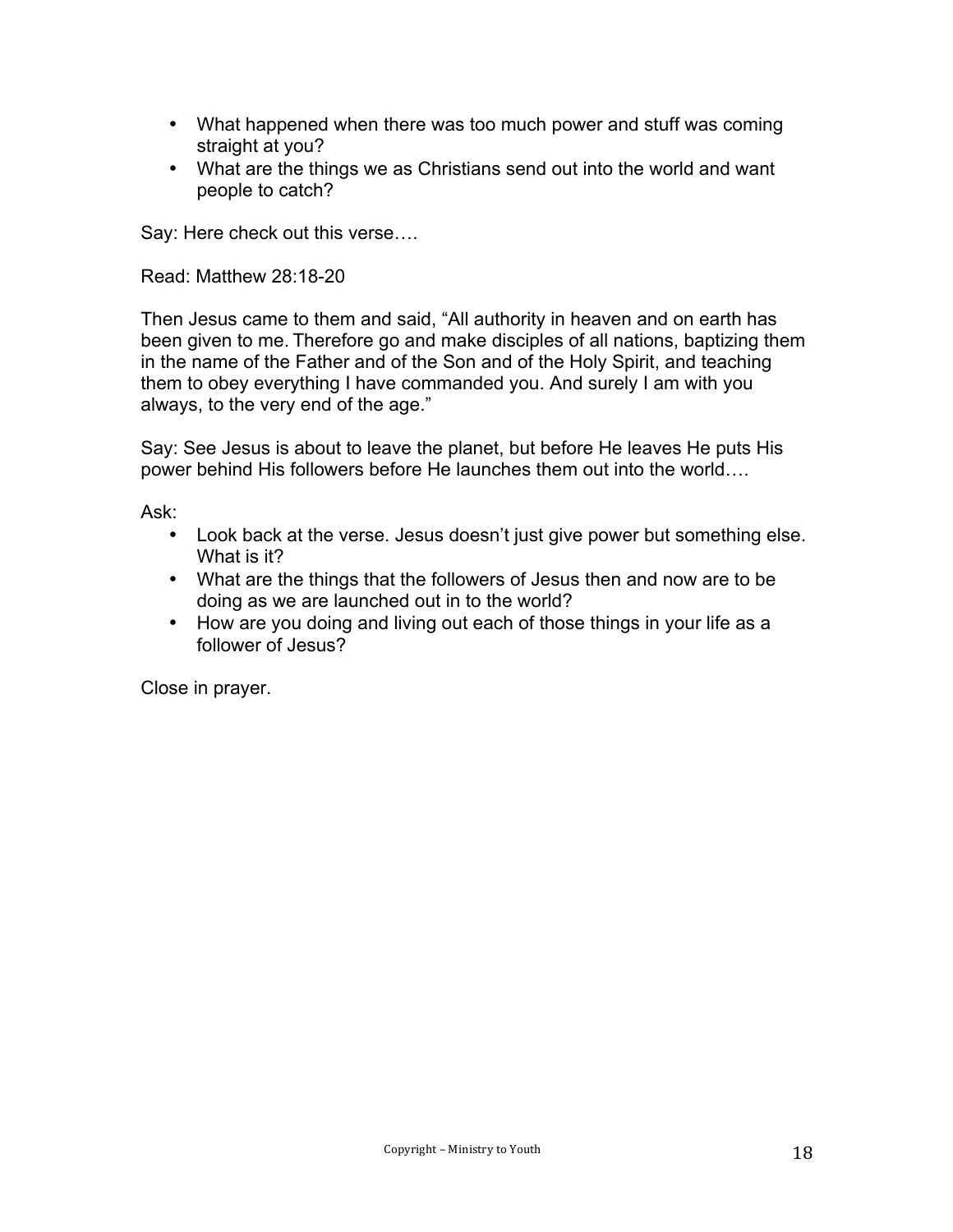# **Toilet Seat Croquet**

### **Topic: God's Way Matthew 7:13-14**

Supplies:

- 5 cheap plastic open ended toilet seats
- Some large long nails
- A variety of clean, new plungers and toilet brushes
- A package of wrapped rolls of toilet paper

Directions:

- 1. You will be creating a unique game of croquet. The hoops/wickets will be created using toilet seats. Mallets will be the plungers and toilet brushes, and the balls will be replaced with rolls of toilet paper.
- 2. Create your hoops/wickets by first running a long nail through the end of either side of your open ended toilet seat, which should be vertical.
- 3. Push the nails into the ground, creating a hoop.
- 4. Make your own pattern on your lawn or using a more traditional set up.
- 5. To start the game have every player select a "mallet" and hand them a wrapped roll of toilet paper.
- 6. Take turns hitting and playing, using similar rules to the traditional backyard version of croquet. (http://www.toycrossing.com/croquet/)

Say: Good game everyone! That was fun and a little different than your grandma's backyard game, wasn't it?

Ask:

- Was it easy to get those toilet paper rolls through the toilet seats?
- Did the rolls actually roll in the grass?
- Did our replacement mallets work as good as the regular ones?
- How about our "toilet seat" hoops/wickets, were they wide enough?

Say: It was kind of hard to get those rolls of toilet paper through those NARROW toilet seat opening wasn't? It would have been much easier if we could have had something wider to hit through. Christ actually taught about the difference between the narrow and the wide.

Read: Matthew 7:13-14

Enter through the narrow gate. For wide is the gate and broad is the road that leads to destruction, and many enter through it. But small is the gate and narrow the road that leads to life, and only a few find it.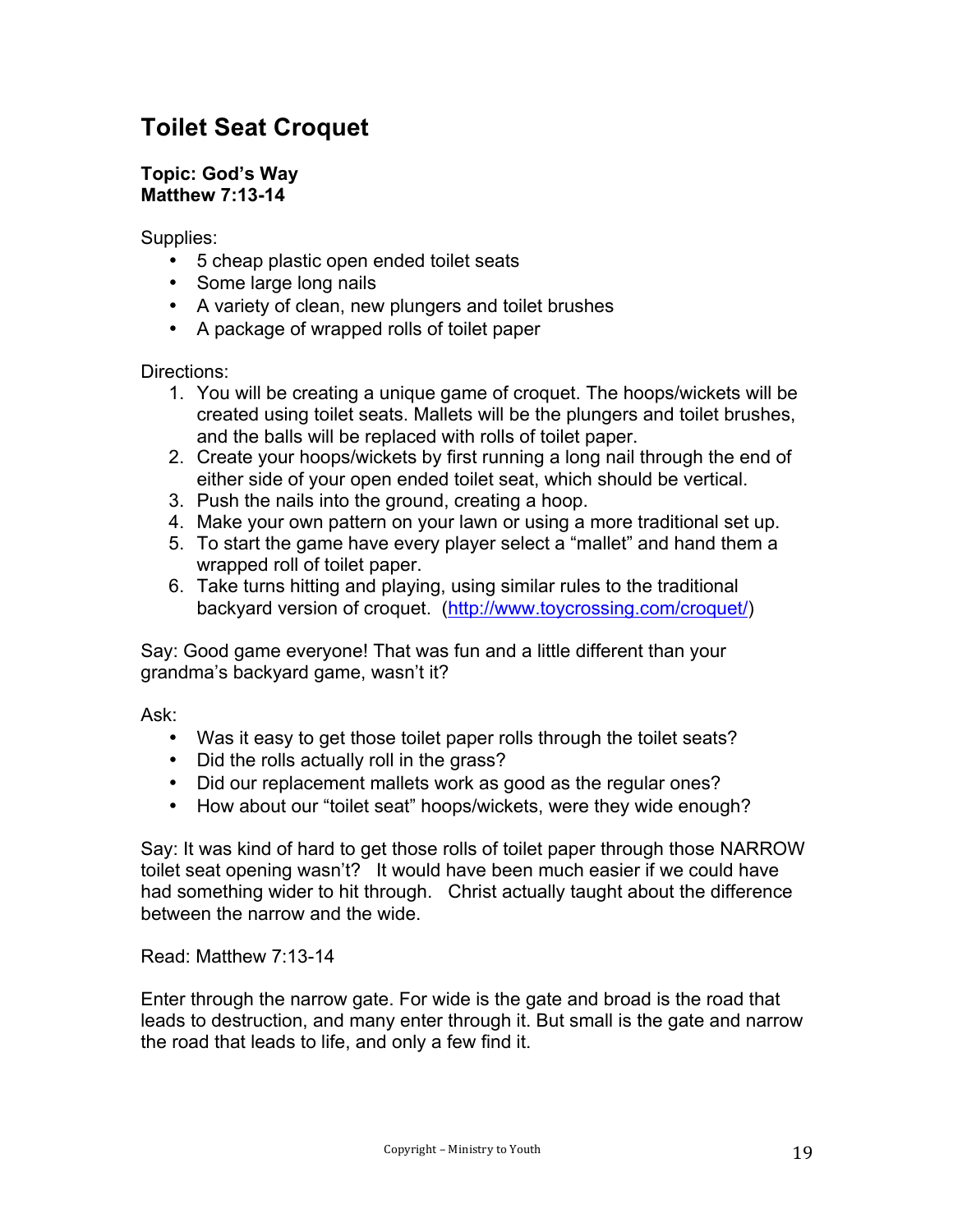Ask:

- What do think Jesus meant when He said the wide gate leads to destruction?
- What do you think He meant when He taught that small is gate and narrow is the road that leads to life?
- Why do you think only a few find it?
- What are some of the "wide ways" people live that they think will not ruin their life?
- What are some the "narrow ways" we try to live as Christians?

Say: It is not always easy to live a "narrow way" life, especially when so many of our friends and even families live the "wide way". In the end however, we have a promise of blessing and life eternal if we lie the narrow way. I think we need to take a minute to pray for each other as we try to live differently this summer.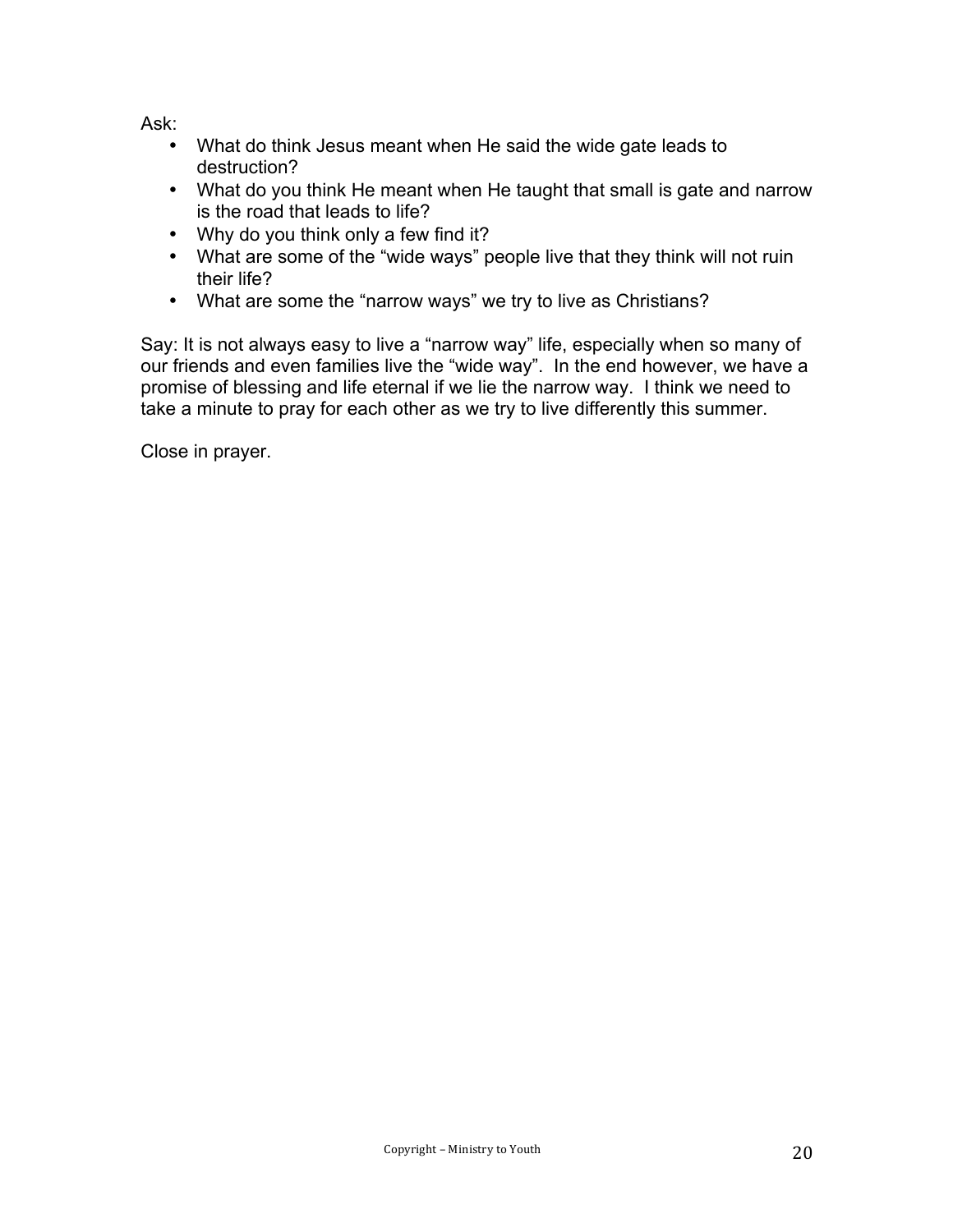### **Sandworms**

#### **Topic: God's Word 2 Timothy 2:15**

Supplies:

- 2 Large Roaster Pans
- 4-6 Boxes of Krispie Rice Cereal
- Candy Gummy Worms

Directions:

- 1. Players will use only their toes have to dig through the "sand" (cereal) to find as many gummy worms as they can and feed them to their partner.
- 2. Dump an equal number of gummy worms in the bottom of each roaster pan.
- 3. Dump an equal amount of cereal into each roaster pan, completely covering and hiding the worms.
- 4. Call up 2 teams of 2 people.
- 5. Have one person from each team stand by the roaster pan while the other kneels or sits by it.
- 6. Standing player will then have to remove their shoes and sock and be barefoot.
- 7. Explain the rules.
- 8. Each team will have 60 seconds to dig out as many "sand worms" as possible.
- 9. Standing player using only their toes will dig and then grab the gummy worm with only their toes, then feed them to the seated player to eat.
- 10.Seated players must not use their hands.
- 11.The team that has found and eaten the most worms wins.

Say: Wow, I really "DIG THAT GAME!"… Ha! Just kidding! That was pretty good stuff you all have some very talented toes.

#### Ask:

- Was it hard to find the gummy worms?
- Was it hard to feed your friend the worms once you found them?

Say: Think about this game and how it relates to us as Christians. We have the opportunity to freely dig into God's word to find the sweet truths that are hidden in there. When we find them they feed us spiritually, but we don't stop there. We also have the great challenge, as we discover those things, to share them with others. Let's look at a quick verse together.

Read: 2 Timothy 2:15